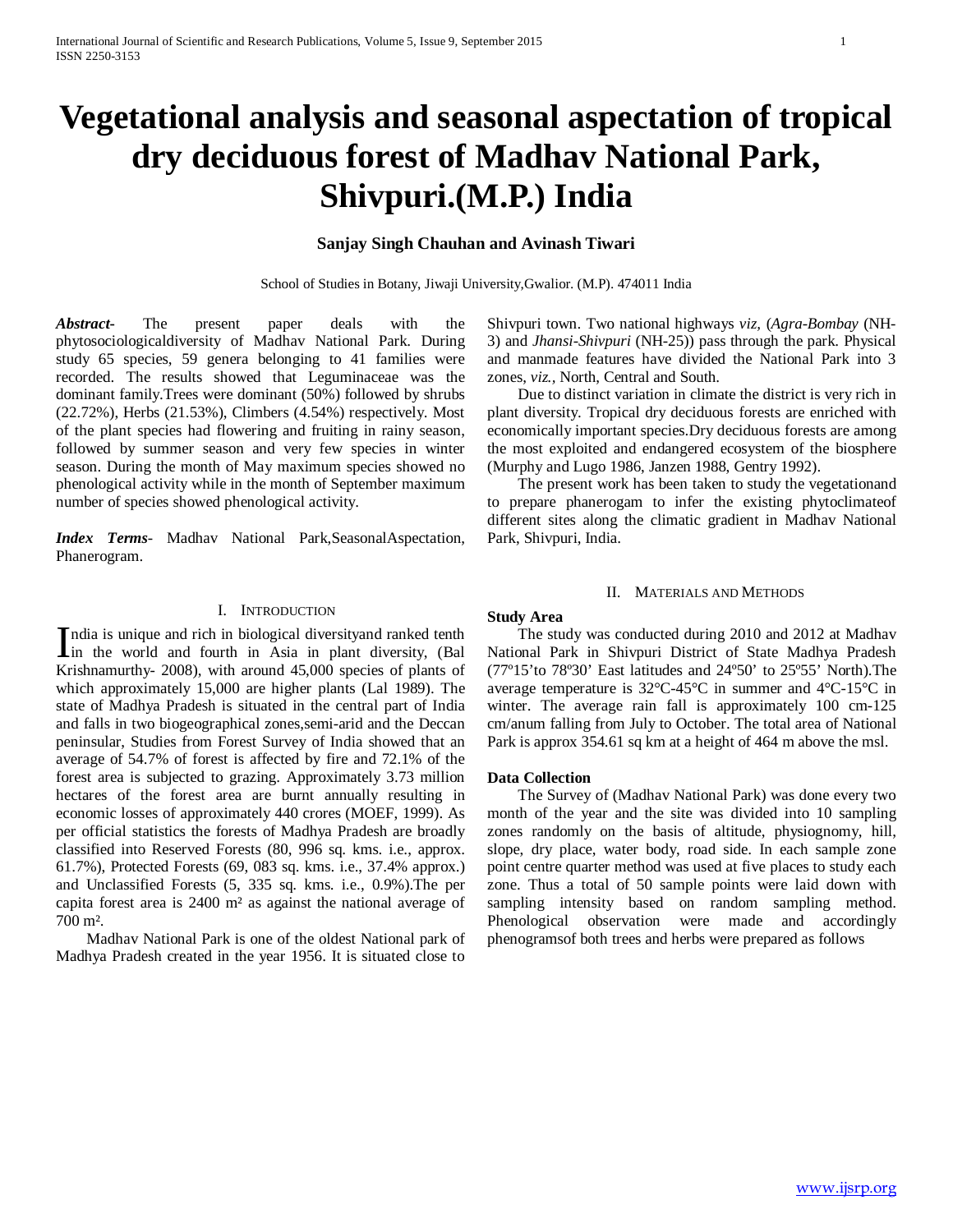International Journal of Scientific and Research Publications, Volume 5, Issue 9, September 2015 2 ISSN 2250-3153





- A) Phenogram of woody plants (Trees) B) Phenogram of Annual plants (Herbs)
	- 1. Incoming of new leaves 1. Germination
	- 2. Vegetative phase 2. Vegetative growth
	- 3. Flowering 3. Flowering
		-
	- 4. Fruiting 4. Fruiting 4. Fruiting 4. Fruiting 4. Fruiting 4. Fruiting 4. Fruiting 4. Fruiting 4. Fruiting 4. Fruiting 4. Fruiting 4. Fruiting 4. Fruiting 4. Fruiting 4. Fruiting 4. Fruiting 4. Fruiting 4. Fruiting 4. Fru
		-
	- 5. Fruit fall 5. Fruit fall
	- 6. Leaf fall 6. Death

## III. RESULTS AND DISCUSSION

 The climatic study of the area clearly reveals that there is a monoxeric climate which shows dry phases followed by a wet phase. The dry phase extends for nearly eight months which projects that the climate is of semi- arid type. Atotal of 41 families, 59 genera and 65 species were recorded (**Table - 1**).Leguminaceae was observed to be dominant at all site with 7 species (**Table -2**).The floristic studies of adjoining areas of Shivpuri and Karera (Kaushik, 1973) and Kolaras (Verma, 1978) also show that Leguiminaceae occupies the top position.Very less plants have flowering during winter season. Majority of woody plants showed flowering in the month of July while in annual plants flowering occurs in the month of September.

 Vegetation summary showed that the Dicot plant species are more dominant with 39 Family 54 genus and, 60 species while Monocot have 2 families, 5 genus and 5 species respectively (**Table 1**). The results also reveals that 33 plant species were trees (50% vegetation) and had dominance in the site followed by shrubs 15 species (22.72%), herbs 14 species (21.53%)and climbers 3 species(4.54%) respectively. No epiphyte has been found in the site. (**Table 3**)

| Table -1: Plant SpeciesSummary of Madhav National Park, Shivpuri |  |  |
|------------------------------------------------------------------|--|--|
|------------------------------------------------------------------|--|--|

| S.no. |                | No.            | Dicot | Monocot |
|-------|----------------|----------------|-------|---------|
|       | Family         | 4 <sub>1</sub> | 39    |         |
|       | Genus          | 59             | 54    |         |
|       | <b>Species</b> | 65             | 60    |         |

|  | Table.2. Family distribution with no. of species and percentage at Madhav National Park, Shivpuri |  |
|--|---------------------------------------------------------------------------------------------------|--|
|  |                                                                                                   |  |

| S.NO. | <b>FAMILIES</b> | NO.OFSPECIES | % OF SPECIES |
|-------|-----------------|--------------|--------------|
|       | Leguminaceae    |              | 10.60 %      |
|       | Moraceae        |              | 4.54 %       |
|       | Anacardiaceae   |              | 4.54%        |
|       | Combretaceae    |              | 4.54 %       |
|       | Acanthaceae     |              | 4.54 %       |
|       | Euphorbiaceae   |              | 4.54 %       |
|       | Asteraceae      |              | 4.54 %       |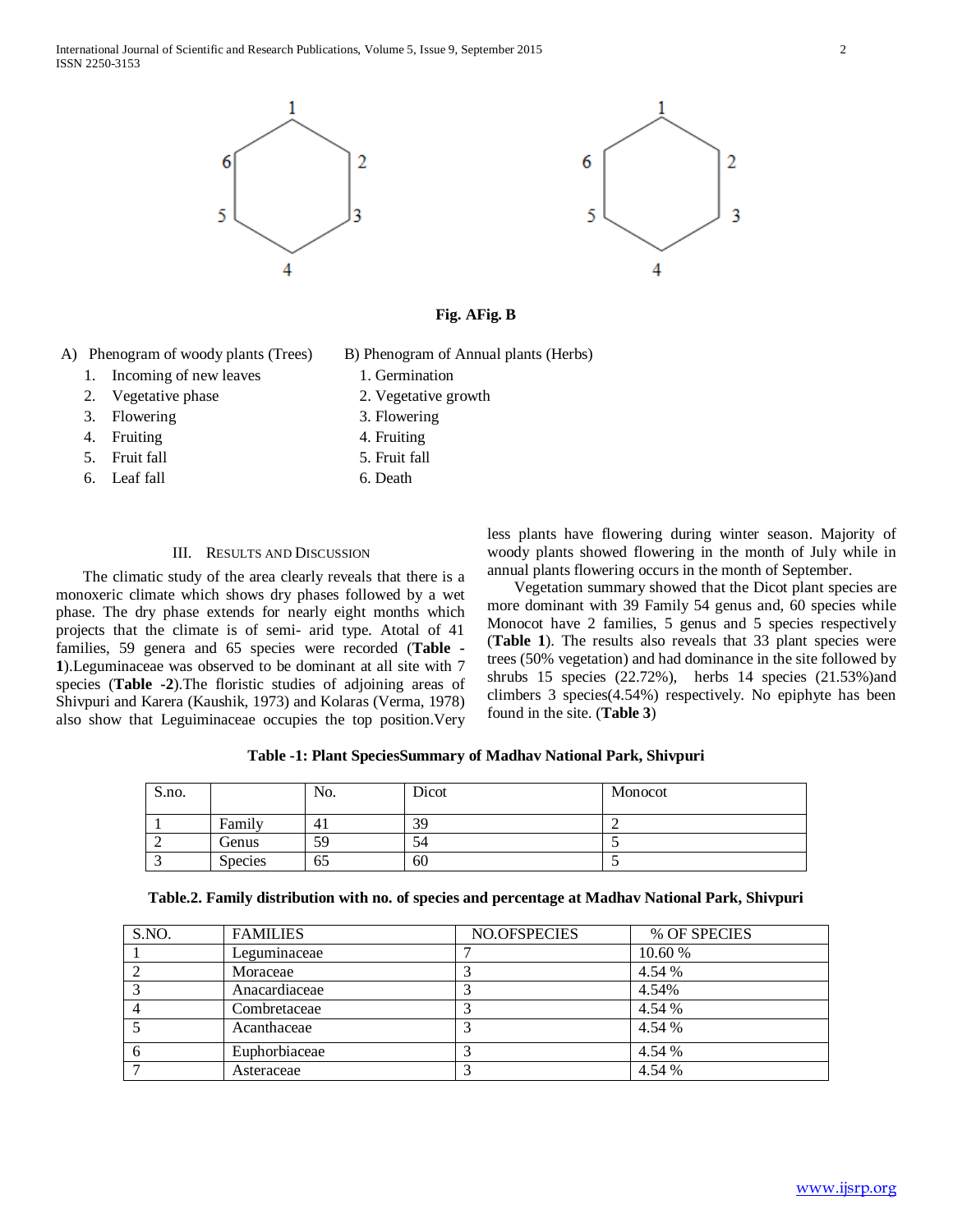| S.no. | Habit    | No. of species | % of species |
|-------|----------|----------------|--------------|
|       | Herb     | 14             | 21.53%       |
|       | Shrub    | 15             | 22.72%       |
|       | Tree     | 33             | 50.0%        |
|       | Climber  |                | 4.54%        |
|       | Epiphyte |                |              |

# **Table. 3. Vegetationdiversity of plant species at Madhav National Park, Shivpuri**

# **Table 4:Phenograms of various species in Madhav National Park, Shivpuri.**

| <b>Species Name</b>    | Jan | Mar                                                        | <b>May</b> | July | <b>Sep</b> | <b>Nov</b> |
|------------------------|-----|------------------------------------------------------------|------------|------|------------|------------|
| Acacia catechu         |     |                                                            |            |      |            |            |
| Acacia nilotica        |     |                                                            |            |      |            |            |
| Buteamonosperma        |     | 〔〕                                                         |            |      |            |            |
| Bauhinia racemosa      |     |                                                            |            |      |            |            |
| Bauhinia variegata     |     | ์ โ                                                        |            |      |            |            |
| Cassia fistula         |     | $\left(\begin{smallmatrix} \cdot \end{smallmatrix}\right)$ |            |      |            |            |
| Albzzialebbeck         |     |                                                            |            |      |            |            |
| Thespesiapopulnea      |     |                                                            |            |      |            |            |
| Ficusglomerata         |     |                                                            |            |      |            |            |
| Anonasquamosa          |     |                                                            |            |      |            |            |
| Saccopetalumtomentosum |     |                                                            |            |      |            |            |
| Mangiferaindica        |     |                                                            |            |      |            |            |
| Lanneacoromandelica    |     |                                                            |            |      |            |            |
| Buchananialanzan       |     |                                                            |            |      |            |            |
| Anogeissuspendula      |     |                                                            |            |      |            |            |
| Terminalia bellerica   |     |                                                            |            |      |            |            |
| Terminalia arjuna      |     |                                                            |            |      |            |            |
| Emblicaofficinalis     |     |                                                            | ∩          |      |            |            |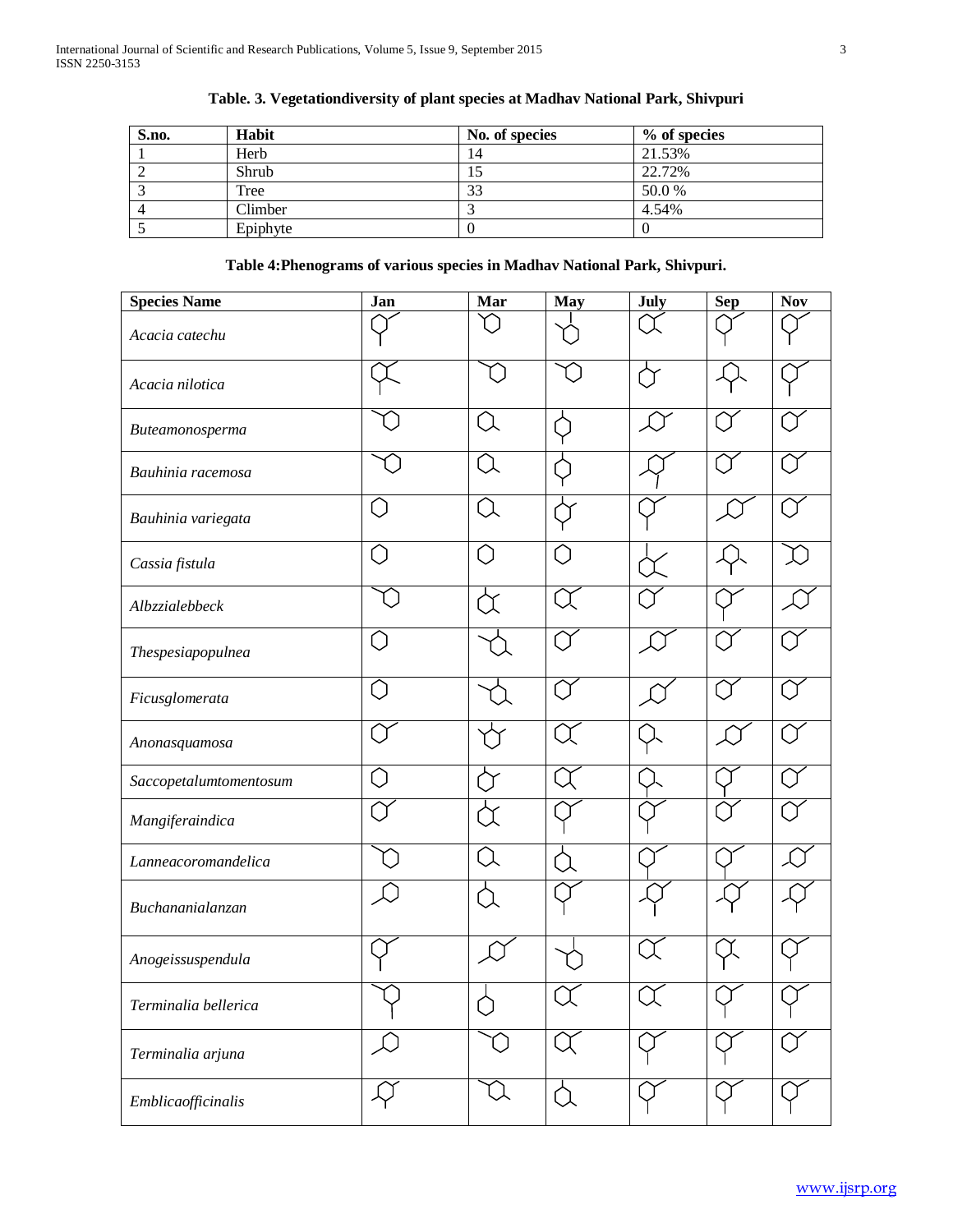| <b>Brideliaretusa</b>  |   |                     |                                                           |            |
|------------------------|---|---------------------|-----------------------------------------------------------|------------|
| Mitragynaparvifolia    |   |                     |                                                           |            |
| Cephaluscadamba        |   |                     |                                                           |            |
| Eugenia jambolanum     |   |                     | $\left(\begin{smallmatrix} 1\\ 1\end{smallmatrix}\right)$ |            |
| Balanitis roxburghii   |   |                     |                                                           |            |
| Grewiatiliifolia       | ◯ |                     |                                                           |            |
| Diospyrosmelanoxylon   |   |                     |                                                           |            |
| <b>Sterculiaurens</b>  |   |                     |                                                           |            |
| Manilkarahexandra      |   |                     |                                                           |            |
| Ziziphusxylopyra       |   |                     |                                                           |            |
| Phoenix sylvestris     |   |                     |                                                           |            |
| Boswelliaserrata       |   |                     |                                                           |            |
| Madhucaindica          |   |                     |                                                           |            |
| Elaeodendronroxburghii |   |                     |                                                           |            |
| Mimosa duteii          |   |                     |                                                           |            |
| Caricaindicus          |   |                     |                                                           |            |
| Lantana camara         |   | $\hat{\phantom{1}}$ |                                                           |            |
| Vitexnegundo           |   |                     |                                                           |            |
| Myrtuscommunis         |   |                     |                                                           |            |
| Syzygiumheyneanum      |   |                     |                                                           |            |
| Neriumindicum          |   |                     | L)                                                        | $\int_0^1$ |
| Helicteresisora        |   |                     | ี่ โ                                                      |            |
| Ziziphusoenoplia       |   |                     |                                                           |            |
| Adhatodavasica         |   | 〔 〕                 |                                                           |            |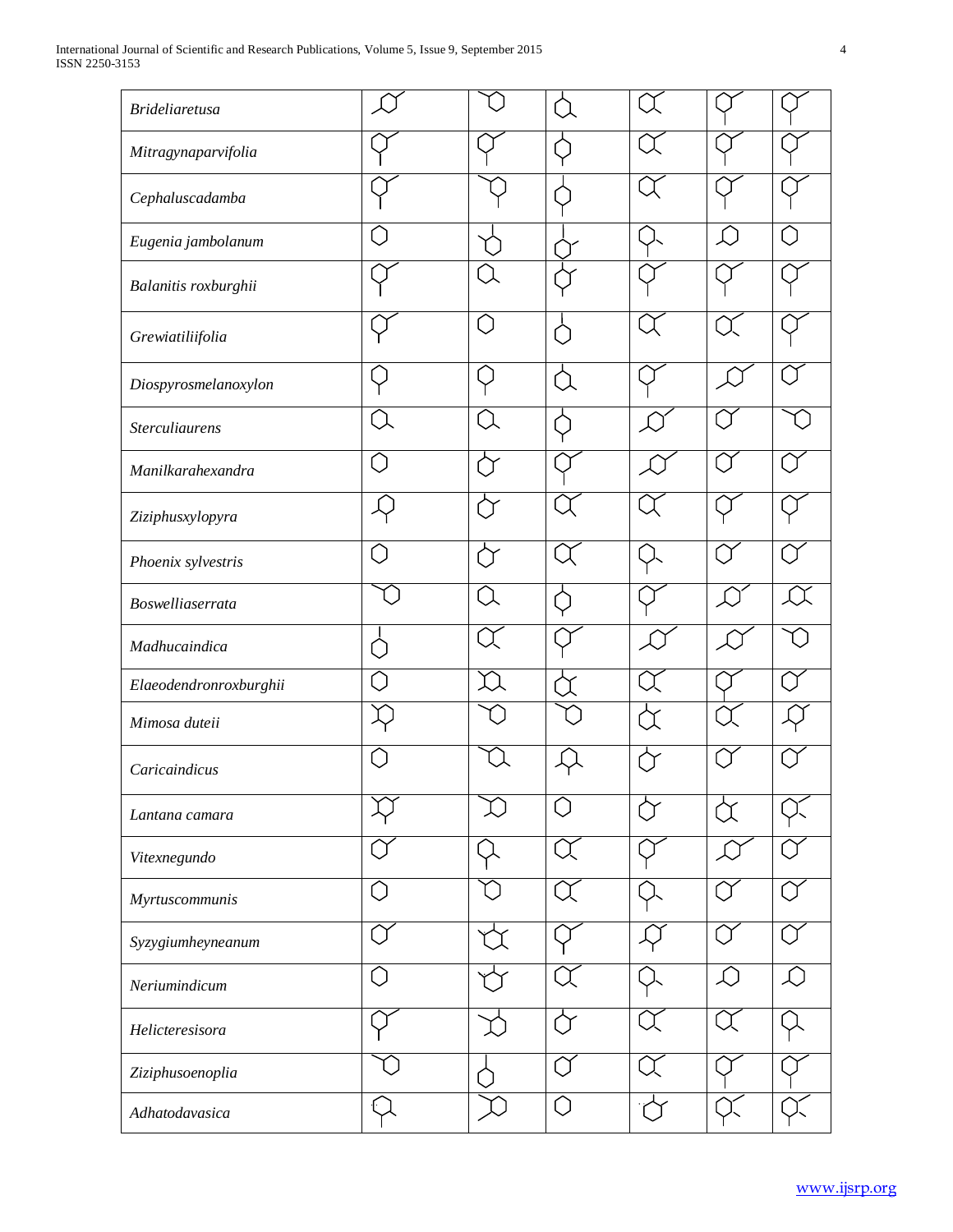| Solanumnigrum            |                                                          |                   | Ú             |   |  |
|--------------------------|----------------------------------------------------------|-------------------|---------------|---|--|
| Ziziphusnummularia       |                                                          |                   | $\bigcap$     |   |  |
| Aloe vera                |                                                          |                   |               |   |  |
| <b>Barleriaprionitis</b> |                                                          |                   | 〔             |   |  |
| Myrsineafricana          |                                                          |                   | C             |   |  |
| Ipomeacarnea             |                                                          |                   | 〔             |   |  |
| Gymnemasylvestre         |                                                          |                   | $\mathcal{L}$ |   |  |
| Abrusprecatorius         |                                                          |                   |               |   |  |
| Opuntiasp                |                                                          |                   |               |   |  |
| Achyranthesaspera        |                                                          |                   | C             |   |  |
| Oscimumbasilicum         |                                                          | $\tilde{a}$       | C             |   |  |
| Convolvulus pluricaulis  |                                                          |                   | C             |   |  |
| Eclipta alba             |                                                          |                   | C             |   |  |
| Sphaeranthusindicus      |                                                          |                   | C             |   |  |
| Trigonellasp             |                                                          |                   | C             |   |  |
| Sidacordifolia           |                                                          | $\tilde{a}$       | C             |   |  |
| Euphorbia thymifolia     |                                                          | 7                 | C             |   |  |
| Partheniumsp             |                                                          |                   |               |   |  |
| Marsileasp               |                                                          | r i               | ſ.            |   |  |
| Cynodondactylon          |                                                          | ា                 | Ô             |   |  |
| Saccharummunja           |                                                          |                   | Ô             | ∩ |  |
| Cassia tora              | $\left(\begin{smallmatrix} 1\\1\end{smallmatrix}\right)$ | $\left(\ \right)$ | $\bigcirc$    |   |  |
| Peristrophebicalyculata  | 0                                                        | O                 | O             | ∩ |  |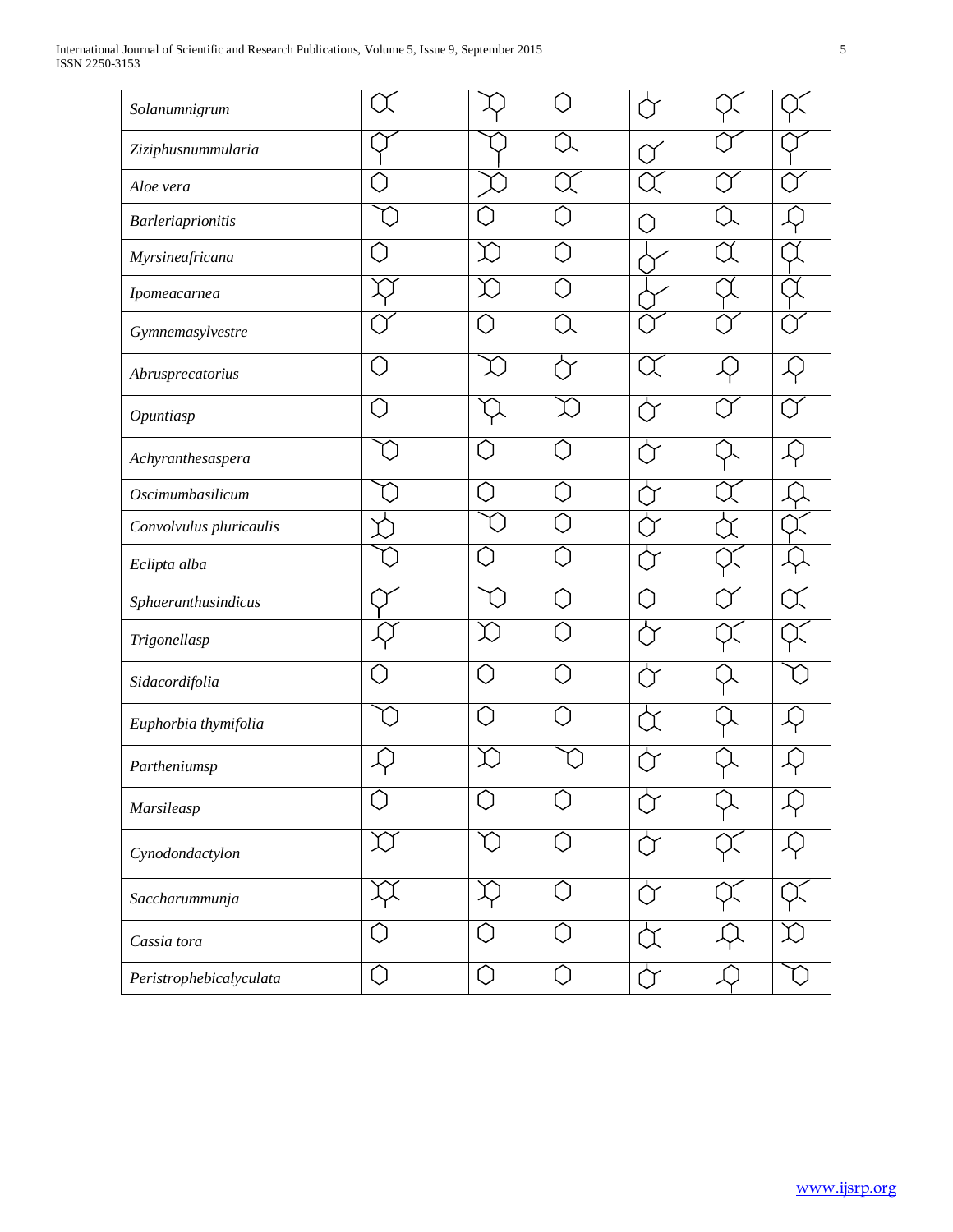| S. No.         | Events                        |     | <b>Number of species</b> |            |      |            | <b>Nov</b> |  |  |  |  |
|----------------|-------------------------------|-----|--------------------------|------------|------|------------|------------|--|--|--|--|
|                |                               | Jan | Mar                      | <b>May</b> | July | <b>Sep</b> |            |  |  |  |  |
|                | <b>Emerging of New Leaves</b> |     | 17                       | 21         | 11   |            |            |  |  |  |  |
| 2              | Vegetative phase              | 19  | 11                       | 26         | 42   | 46         | 43         |  |  |  |  |
| 3              | Flowering                     | 3   | 20                       | 19         | 21   | 10         | 5          |  |  |  |  |
| $\overline{4}$ | Fruiting                      | 18  | ⇁                        | 15         | 19   | 23         | 22         |  |  |  |  |
| 5              | Fruit fall                    | 8   | 8                        | 2          | 9    | 11         | 10         |  |  |  |  |
| 6              | Leaf fall                     | 10  | 25                       | 5          |      |            | 3          |  |  |  |  |

**Table 5: PhenologicalBehaviour of Woody Plant (Trees) at Madhav National Park, Shivpuri**

**Table 6: PhenologicalBehaviour of Annual Plant (Herbs) Madhav National Park, Shivpuri**

| S. No. | <b>Events</b>    | <b>Number of species</b> |     |            |      |            |            |
|--------|------------------|--------------------------|-----|------------|------|------------|------------|
|        |                  | Jan                      | Mar | <b>May</b> | July | <b>Sep</b> | <b>Nov</b> |
|        | Germination      |                          | -   |            | 13   |            |            |
|        | VegetativeGrowth |                          |     |            | 13   |            | 4          |
|        | Flowering        |                          | -   |            |      | 12         | 6          |
|        | Fruiting         |                          |     | -          |      |            | 10         |
|        | Fruit fall       |                          |     |            |      |            | 8          |
|        | Death            |                          | 6   |            |      |            |            |

 Ecological conditions witnesses the dry winter season followed by hot summer.The climate is marked by south west monsoon with rains from June to September. Such a climate affords a dry deciduous forest as climax. This forest type is dominated by *Anogeissuspendula* (Kardhai), *Boswelliaserrata* (Salai), *Buteamonosperma* (Palas), and *Lanneacoromandelica* (Gurjan).From the standpoint of vegetational growth a smaller amount of rainfall distributed over larger period is more effective than the larger amount of rainfall within a very short period. Similarly number of rainy days is more important than the total rainfall.

 The phenogramic results reveals that in the month of January *Saccharummunja*and *Lantana camara* showed maximum phenological activity followed by *Ipomeacarnea, Emblicaofficinalis, Mimosa duteii, Solanumnigrum, Trigonella sp., Cynodondactylon*respectively. Species like *Bauhinia variegata, Cassia fistula, Thespesiapopulnea, Ficusglomerata, Saccopetalumtomentosum, Eugenia jambolanum, Manilkarahexandra, Phoenix sylvestris, Elaeodendronroxburghii, Caricaindicus, Myrtuscommunis, Neriumindicum,Aloevera, Myrsine Africana, Marsilea sp., Abrusprecatorius, Opuntia sp., Sidacordifolia, Cassia tora, Peristrophebicalyculata*showed no phenological activity during January. (**Table - 4**).

 During the month of March *Syzygiumheyneanum*showed maximum phenological activity followed by*Albizzialebbeck, Thespesiapopulnea, Ficusglomerata, Anonasquamosa, Madhucaindica, Elaeodendronroxburghii, Neriumindicum, Helicteresisora, Solanumnigrum, Opuntia sp.* and Saccharum*munja*. The species with no phenological activity during the month of March are *Cassia fistula, Grewiatiliifolia, Barleriaprionitis, Gymnemasylvestre, Achyranthesaspera, Barleriaprionitis, Gymnemasylvestre,* 

*Oscimumbasilicum, Euphorbiathymifolia, Marsilea sp., Cassia tora, Peristrophebicalyculata.* (**Table – 4**).

 In the month of May *Bauhinia variegata,Balanitis roxburghii, Elaeodendronroxburghii, Caricaindicus*showed maximum phenological activity while species like *cassia fistula, Lantana camara, Adhatodavasica, Solanumnigrum, Barleriaprionitis, Myrsineafricana, IpomeacarneaAchyranthesaspera, Oscimumbasilicum, Convolvulus pluricaulis, Eclipta alba, Sphaeranthusindicus, Trigonella sp., Sidacordifolia, Euphorbia thymifolia, Marsilea sp., Cynodondactylon, Saccharummunja, Cassia tora, Peristrophebicalyculata*showed no phenological activity because of adverse climatic conditions like high temperature, high light intensity, dry climate etc. (**Table – 4**).

 With the advent of July, plants like *Bauhinia racemosa, Cassia fistula, Buchananialanzan, Mimosa duteii, Syzygiumheyneanum, Euphorbia thymifolia, Cassia tora,* showed maximum phenological activity.Only one species*Sphaeranthusindicus*did not have any phonological activity. (**Table – 4**).

 During the month of September maximum number of species showed phenological activity. The species are *Acacia nilotica, Cassia fistula, Buchananialanzan, Anogeissuspendula, Lantana camara, Ipomeacarnea, Convolvulus pluricaulis, Ecliptaalba, Trigonella Sp., Cynodondactylon, Saccharummunja, Cassia tora.* No plant species during this period showed zero response regarding phenological activity due to favorable climatic conditions like moisture, low temperature, less light intensity, etc.  $(Table - 4)$ .

 Similarly, during November species like *Buchananialanzan, Boswelliaserrata, Mimosa duteii, Lantana camara, Adhatodavasica, Solanumnigrum, Myrsineafricana, Ipomeacarnea, Oscimumbasilicum, Convolvulus pluricaulis,*